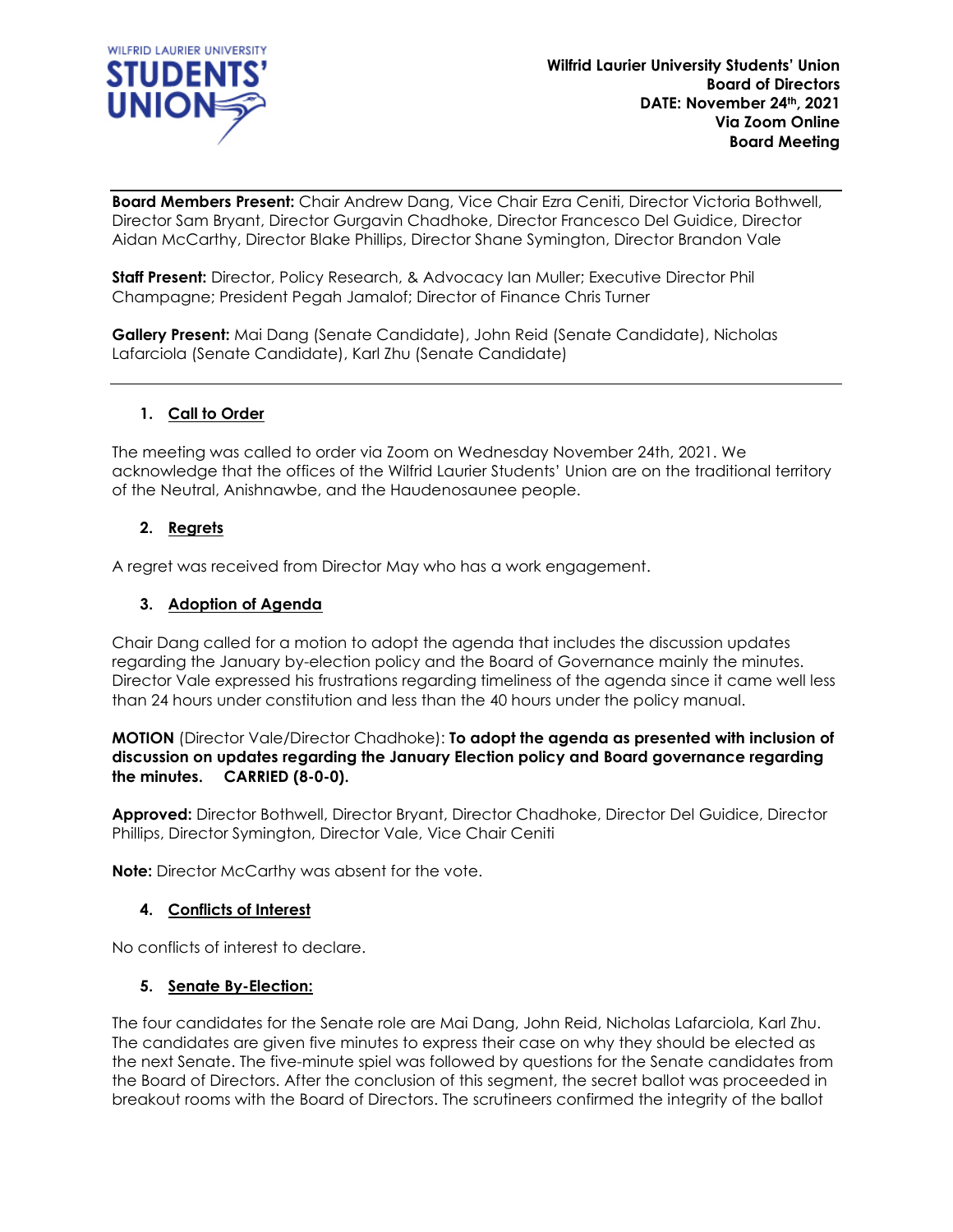the secret ballot and it was announced that the winners of the Senate by-election are John Reid and Karl Zhu. There was a request for motion for the election of John Reid and Karl Zhu to fulfill the remainder of the term till June 2022 as the Senate. The elected candidates will be contacted, and the first Senate meeting of the term will be on December  $2^{nd}$  at 2:30 pm.

### **MOTION** (Director Vale/ Vice Chair Ceniti): **To confirm the election of John Reid and Karl Zhu to fulfill the remainder of the term till June 2022 as Undergraduate Senators. CARRIED (9-0-0).**

**Approved:** Director Bothwell, Director Bryant, Director Chadhoke, Director Del Guidice, Director McCarthy, Director Phillips, Director Symington, Director Vale, Vice Chair Ceniti

**Note:** Chair Dang left the meeting at 8:58 pm and returned to the meeting at 9:01 pm. Director McCarthy joined the meeting at 9:07 pm. Director Symington left the meeting at 9:18 pm and returned to the meeting at 9:20 pm.

## **6. Comments from the Chair of the Board & CGO**

Chair Dang welcomed the new Board Secretary, Shreyas Alapatt and the new Chief Returning Officer, Karneet Chahal. Chair Dang provided an update on the live stream of the meetings. The discussion on this matter is not finalized, therefore Chair Dang ensured to focus on this topic in the month of December 2021 and provide an update by the end of the year. There were also updates provided regarding the issue of meetings being deleted after 90 days. Chair Dang is currently working with Director, Policy Research, & Advocacy Ian Muller and Executive Director Phil Champagne in creating a permeant drop box to upload all the meetings such that issue regarding deletion can be resolved. This will also provide an opportunity for all the Board members to easily access the meetings.

# **7. Comments from the President & CEO**

The Board of Directors formally requested a quarterly report for the month of August and September to address the non-compliant issue present. President Jamalof ensured to follow up on the matter and provide an update to Chair Dang by the end of the week.

## **8. Comments from the Executive Director and COO**

Executive Director and COO, Phil Champagne provided an update for "Wilf's Restaurant & Bar". for in-person pilot. It will be starting on December 6th and will be conducted during the lunch period. The capacity will be capped at 60 people and no more than 15 to 20 open menus at a time to ensure that they will be able to handle the capacity of people at any point of time. Executive Director Champagne announced that there will be full regular report presented at the next Board of Directors meeting on December 1st, 2021.

## **9. Board Hiring Committee Update**

The current Board Hiring Committee consists of Chair Dang, Director Phillips, Director Chadhoke, Director Del Guidice, Director Vale and Director May. The committee's hiring process was explained by Chair Dang in the meeting. In the first stage of the process, the candidates were reviewed in blinded process where the personal information was excluded from the resume and cover letter. This was followed by the second stage where the personal information of the candidates was revealed, and interviews were conducted.